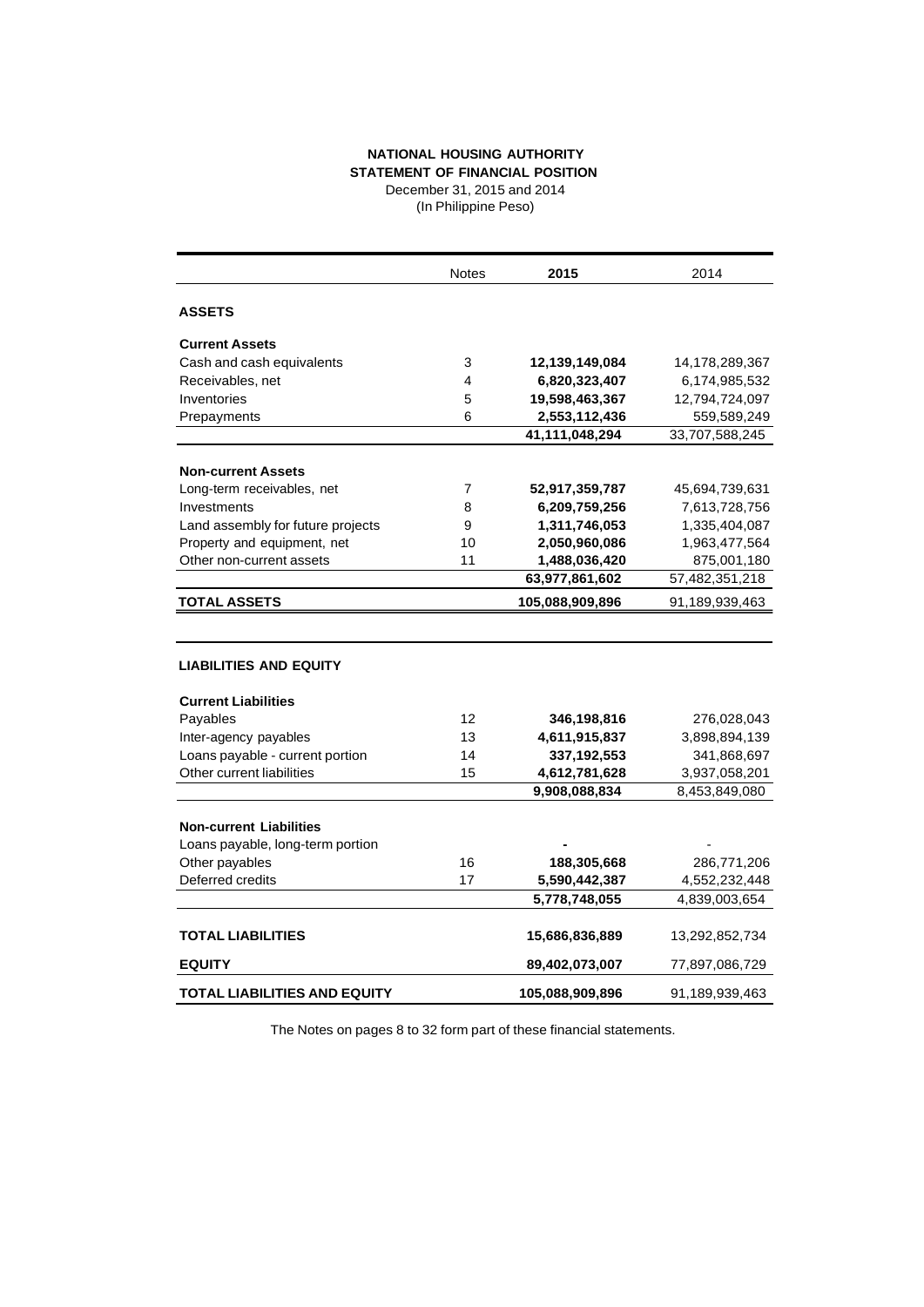## **STATEMENT OF COMPREHENSIVE INCOME**

For the Years Ended December 31, 2015 and 2014

(In Philippine Peso)

**NATIONAL HOUSING AUTHORITY**

|                                                 | Note | 2015           | 2014           |
|-------------------------------------------------|------|----------------|----------------|
|                                                 |      |                |                |
| <b>INCOME</b>                                   |      |                |                |
| Subsidy income from the national government     | 21   | 11,314,340,000 | 25,401,757,000 |
| Business income                                 |      | 1,197,732,344  | 941,998,742    |
| Service income                                  |      | 283,995,964    | 397,292,040    |
| Permits and licenses                            |      | 83,190         | 90,994         |
|                                                 |      | 12,796,151,498 | 26,741,138,776 |
| Other income-interest                           |      | 42,116,245     | 28,982,703     |
| Gross income                                    |      | 12,838,267,743 | 26,770,121,479 |
|                                                 |      |                |                |
| <b>EXPENSES</b>                                 |      |                |                |
| <b>Personal Services</b>                        |      |                |                |
| Salaries and wages                              |      | 380,279,149    | 393,825,991    |
| Other compensation                              |      | 229,037,174    | 198,650,704    |
| Personnel benefits contribution                 |      | 52,692,601     | 54,351,974     |
| Other personnel benefits                        |      | 42,947,078     | 54,855,083     |
|                                                 |      | 704,956,002    | 701,683,752    |
| <b>Maintenance and Other Operating Expenses</b> |      |                |                |
| Subsidy to other funds                          |      | 613,983,077    | 1,003,396,005  |
| <b>Professional services</b>                    |      | 245,703,190    | 204,712,183    |
| Other maintenance and operating expenses        |      | 51,150,697     | 41,777,158     |
| Utility expenses                                |      | 38,497,292     | 37,767,650     |
| Supplies and materials expenses                 |      | 28,291,274     | 30,059,719     |
| Depreciation                                    |      | 27,396,855     | 19,533,581     |
| Taxes, insurance premiums & other fees          |      | 24,248,518     | 19,085,773     |
| Repairs and maintenance                         |      | 19,136,573     | 20,617,746     |
| <b>Traveling expenses</b>                       |      | 18,421,798     | 14,932,332     |
| Communication expenses                          |      | 11,540,338     | 8,345,315      |
| Rent expense                                    |      | 6,311,553      | 6,516,917      |
| Representation expenses                         |      | 4,913,132      | 5,564,037      |
| Printing and advertising expenses               |      | 3,294,301      | 3,242,797      |
| <b>Bad debts</b>                                |      | 2,594,138      | 3,232,315      |
| Training and scholarship expenses               |      | 2,533,304      | 1,216,380      |
| Rewards and other claims                        |      | 285,105        |                |
| Extraordinary and miscellaneous expenses        |      | 137,300        | 173,318        |
|                                                 |      | 1,098,438,445  | 1,420,173,226  |
| <b>Financial Expenses</b>                       |      | 463,736        | 234,870        |
| <b>Total Expenses</b>                           |      | 1,803,858,183  | 2,122,091,848  |
| <b>NET INCOME</b>                               |      | 11,034,409,560 | 24,648,029,631 |
|                                                 |      |                |                |

The Notes on pages 8 to 32 form part of these financial statements.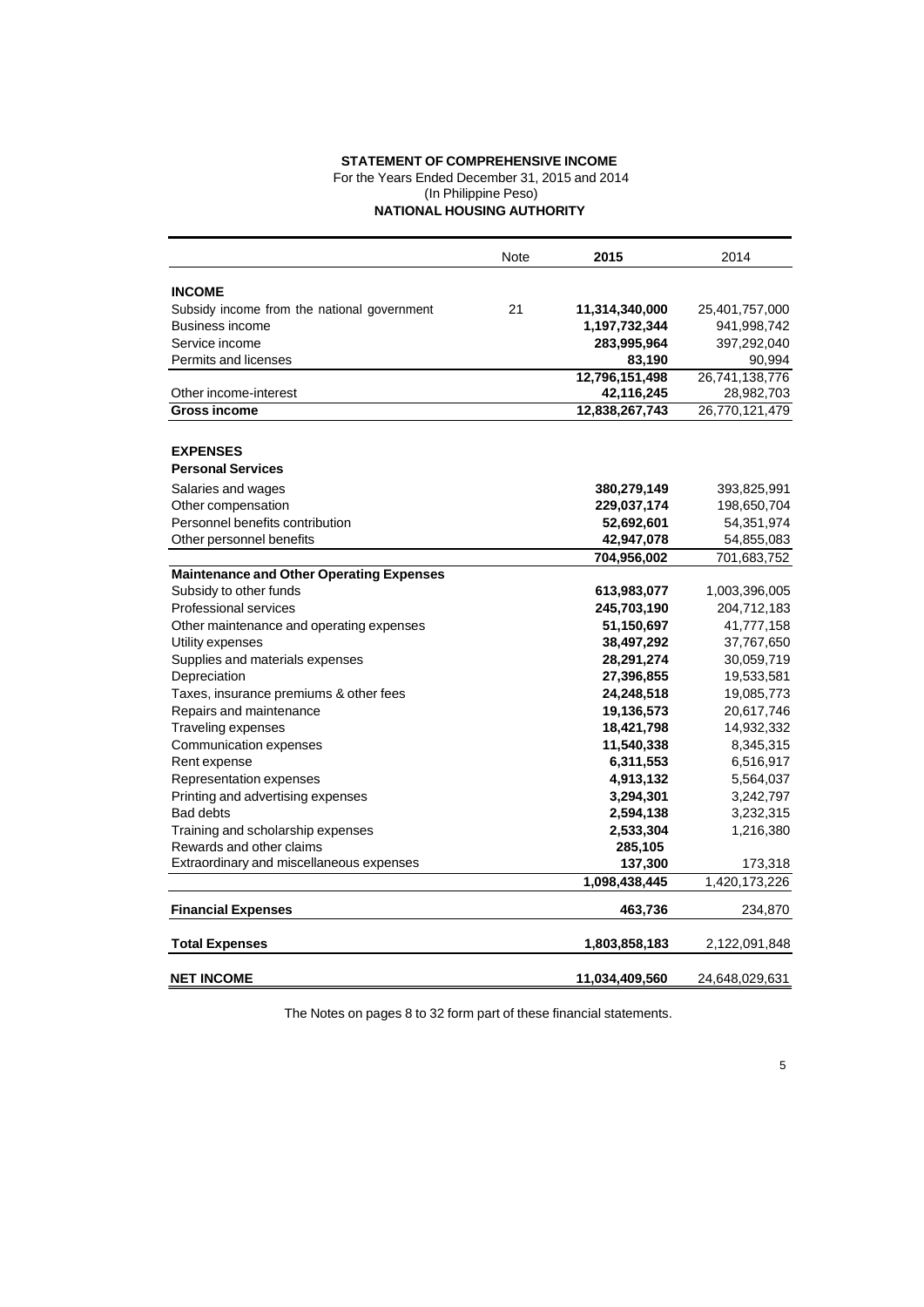## **NATIONAL HOUSING AUTHORITY STATEMENT OF CHANGES IN EQUITY**

For the Years Ended December 31, 2015 and 2014 (In Philippine Peso)

|                                             |                      |               | Paid-in/             |                  |                  |
|---------------------------------------------|----------------------|---------------|----------------------|------------------|------------------|
|                                             |                      | Appraisal     | <b>Miscellaneous</b> |                  |                  |
|                                             | <b>Capital Stock</b> | Capital       | Capital              | <b>Retained</b>  |                  |
|                                             | (Note 18)            | (Note 20)     | (Note 19)            | <b>Earnings</b>  | Total            |
| Balance, January 1, 2014                    | 2,893,406,770        | 6,177,516,292 | 3,798,954,673        | 42,326,428,213   | 55,196,305,948   |
| Turned-over properties                      |                      |               | 18,510,000           |                  | 18,510,000       |
| Smokey Mountain Reclamation Project         |                      | $-50,297,280$ |                      |                  | $-50,297,280$    |
| Net income for the year                     |                      |               |                      | 24,648,029,631   | 24,648,029,631   |
| Revaluation surplus of sold asset           |                      |               |                      | 50,305,594       | 50,305,594       |
| Correction of prior years' errors (Note 22) |                      |               |                      | -1,839,316,688   | -1,839,316,688   |
| Dividends for the year                      |                      |               |                      | -126,450,476     | -126,450,476     |
| Balance, December 31, 2014                  | 2,893,406,770        | 6,127,219,012 | 3,817,464,673        | 65,058,996,274   | 77,897,086,729   |
|                                             |                      |               |                      |                  |                  |
| Turned-over properties                      |                      |               |                      |                  |                  |
| Smokey Mountain Reclamation Project         |                      |               | -644,889,839         |                  | $-644,889,839$   |
| Sambag Ville 2 Housing Project in Cebu-     |                      |               |                      |                  |                  |
| swap to PCMC                                |                      |               | $-59,521,773$        |                  | $-59,521,773$    |
| Camp Gregg PNP Ville Housing Project        |                      |               | 8,793,823            |                  | 8,793,823        |
| Net income for the year                     |                      |               |                      | 11,034,409,560   | 11,034,409,560   |
| Revaluation surplus of sold asset           |                      |               |                      | 3,395,811,816    | 3,395,811,816    |
| Correction of prior years' errors (Note 22) |                      |               |                      | $-2,061,293,922$ | $-2,061,293,922$ |
| Dividends for the year                      |                      |               |                      | -168,323,387     | $-168,323,387$   |
| Balance, December 31, 2015                  | 2,893,406,770        | 6,127,219,012 | 3,121,846,884        | 77,259,600,341   | 89,402,073,007   |

The Notes on pages 8 to 32 form part of these financial statements.

6